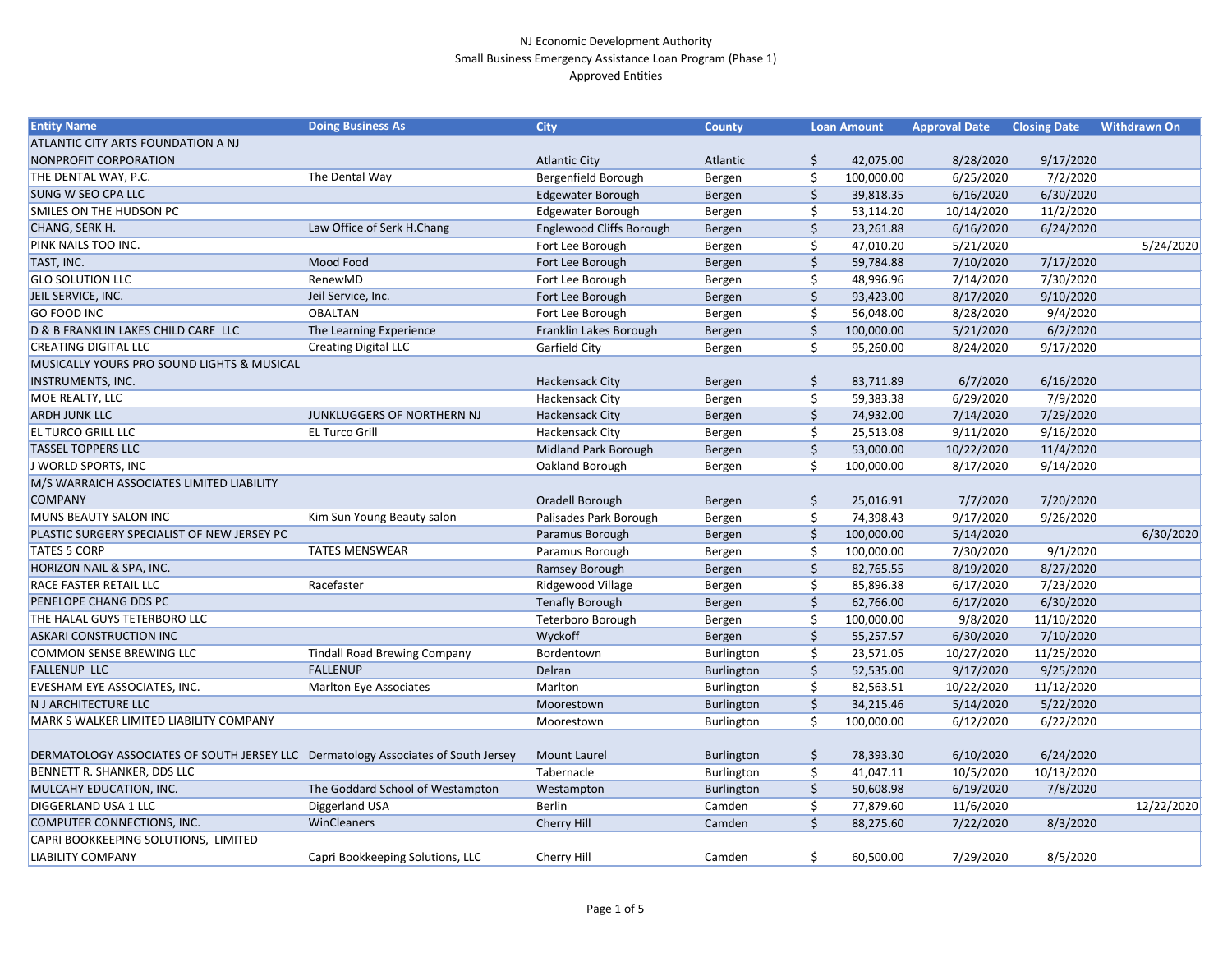| <b>MOUSTAKAS NELSON LLC</b><br>Haddonfield Borough<br>6/26/2020<br>7/14/2020<br>Camden<br>\$<br>69,958.38<br>PENNSAUKEN VETERINARY ASSOCIATES LLC<br>Pennsauken Animal Hospital<br>Pennsauken Township<br>\$<br>7/7/2020<br>Camden<br>85,028.32<br>6/29/2020<br>\$<br>THE LOMAX CONSULTING GROUP, LLC<br>Cape May Court House<br>45,172.62<br>7/23/2020<br>11/25/2020<br>Cape May<br><b>ISLAND BREEZE CASINO LIMITED LIABILITY</b><br><b>COMPANY</b><br><b>Island Breeze Casino</b><br>6/15/2020<br>7/13/2020<br>Sea Isle City<br>\$.<br>43,487.05<br>Cape May<br>\$<br><b>Vineland City</b><br>Cumberland<br>7/6/2020<br>7/23/2020<br>SOUTH JERSEY UROLOGY CONSULTANTS, L.L.C.<br>SOUTH JERSEY UROLOGY CONSULTANTS<br>93,916.58<br>8/4/2020<br>LAUNDRY ROOM OF BELLEVILLE, LLC<br>Belleville<br>7/22/2020<br>Ś<br>86,882.60<br>Essex |
|---------------------------------------------------------------------------------------------------------------------------------------------------------------------------------------------------------------------------------------------------------------------------------------------------------------------------------------------------------------------------------------------------------------------------------------------------------------------------------------------------------------------------------------------------------------------------------------------------------------------------------------------------------------------------------------------------------------------------------------------------------------------------------------------------------------------------------------|
|                                                                                                                                                                                                                                                                                                                                                                                                                                                                                                                                                                                                                                                                                                                                                                                                                                       |
|                                                                                                                                                                                                                                                                                                                                                                                                                                                                                                                                                                                                                                                                                                                                                                                                                                       |
|                                                                                                                                                                                                                                                                                                                                                                                                                                                                                                                                                                                                                                                                                                                                                                                                                                       |
|                                                                                                                                                                                                                                                                                                                                                                                                                                                                                                                                                                                                                                                                                                                                                                                                                                       |
|                                                                                                                                                                                                                                                                                                                                                                                                                                                                                                                                                                                                                                                                                                                                                                                                                                       |
|                                                                                                                                                                                                                                                                                                                                                                                                                                                                                                                                                                                                                                                                                                                                                                                                                                       |
|                                                                                                                                                                                                                                                                                                                                                                                                                                                                                                                                                                                                                                                                                                                                                                                                                                       |
| DR CARLA P ANDREWS LLC<br>9/17/2020<br>10/5/2020<br>Caldwell Borough<br>Essex<br>19,965.85                                                                                                                                                                                                                                                                                                                                                                                                                                                                                                                                                                                                                                                                                                                                            |
| <b>9SAIL LIMITED LIABILITY COMPANY</b><br>Fairfield<br>8/18/2020<br>9/10/2020<br>31,376.00<br>Essex                                                                                                                                                                                                                                                                                                                                                                                                                                                                                                                                                                                                                                                                                                                                   |
| JOHN B. ANTHONY CO.<br>Fairfield<br>100,000.00<br>3/19/2021<br>5/3/2021<br><b>Essex</b>                                                                                                                                                                                                                                                                                                                                                                                                                                                                                                                                                                                                                                                                                                                                               |
| SHONCZ, INC.<br><b>Sneaker Factory</b><br>Millburn<br>53,513.00<br>5/18/2020<br>5/29/2020<br>Essex                                                                                                                                                                                                                                                                                                                                                                                                                                                                                                                                                                                                                                                                                                                                    |
| <b>MILLBURN KIDS LLC</b><br>The Goddard School of Millburn<br>\$<br>Millburn<br>100,000.00<br>6/18/2020<br>6/30/2020<br>Essex                                                                                                                                                                                                                                                                                                                                                                                                                                                                                                                                                                                                                                                                                                         |
| NEW JERSEY CITIZEN ACTION EDUCATION FUND,                                                                                                                                                                                                                                                                                                                                                                                                                                                                                                                                                                                                                                                                                                                                                                                             |
| INC.<br>7/17/2020<br>7/31/2020<br><b>Newark City</b><br>100,000.00<br>Essex                                                                                                                                                                                                                                                                                                                                                                                                                                                                                                                                                                                                                                                                                                                                                           |
| \$<br>PABCO INDUSTRIES, L.L.C.<br>8/20/2020<br><b>Newark City</b><br>97,114.52<br>7/24/2020<br>Essex                                                                                                                                                                                                                                                                                                                                                                                                                                                                                                                                                                                                                                                                                                                                  |
|                                                                                                                                                                                                                                                                                                                                                                                                                                                                                                                                                                                                                                                                                                                                                                                                                                       |
| CLINIC FOR YOUTH AND FAMILY SOLUTIONS, INC.<br>Youth Development Clinic of Newark<br>\$.<br>65,592.00<br>7/31/2020<br>9/3/2020<br><b>Newark City</b><br>Essex                                                                                                                                                                                                                                                                                                                                                                                                                                                                                                                                                                                                                                                                         |
| <b>DERMATOLOGY CONSULTANTS OF MILLBURN</b>                                                                                                                                                                                                                                                                                                                                                                                                                                                                                                                                                                                                                                                                                                                                                                                            |
| <b>Short Hills</b><br>6/16/2020<br>6/26/2020<br><b>LIMITED LIABILITY COMPANY</b><br>\$<br>99,200.22<br>Essex                                                                                                                                                                                                                                                                                                                                                                                                                                                                                                                                                                                                                                                                                                                          |
| DINING PARTNERSHIP GROUP LLC<br>11/19/2020<br>100,000.00<br>10/30/2020<br>Verona<br>Essex                                                                                                                                                                                                                                                                                                                                                                                                                                                                                                                                                                                                                                                                                                                                             |
| CONTINENTAL CORPORATE SERVICES, INC.<br>100,000.00<br>8/7/2020<br>8/21/2020<br>Nutley, Verona<br>\$<br>Essex, Essex                                                                                                                                                                                                                                                                                                                                                                                                                                                                                                                                                                                                                                                                                                                   |
| CENTER FOR EYECARE, L.L.C.<br>9/17/2020<br>Sewell<br>\$<br>100,000.00<br>8/31/2020<br>Gloucester                                                                                                                                                                                                                                                                                                                                                                                                                                                                                                                                                                                                                                                                                                                                      |
| <b>AKSHAR HOSPITALITY, LLC</b><br>\$<br>Swedesboro Borough<br>9/28/2020<br>10/19/2020<br>Gloucester<br>54,071.09                                                                                                                                                                                                                                                                                                                                                                                                                                                                                                                                                                                                                                                                                                                      |
| SCHILLACI CHIROPRACTIC HEALTH CENTER, INC.<br>Schillaci Chiropractic<br>Turnersville<br>\$<br>6/10/2020<br>7/6/2020<br>9,400.00<br>Gloucester                                                                                                                                                                                                                                                                                                                                                                                                                                                                                                                                                                                                                                                                                         |
| AJ&J PAYROLL DEPARTMENT INC<br>Turnersville<br>\$<br>Gloucester<br>21,409.84<br>6/24/2020<br>7/9/2020                                                                                                                                                                                                                                                                                                                                                                                                                                                                                                                                                                                                                                                                                                                                 |
| 6/4/2020<br>\$<br>5/10/2020<br><b>SKYDIVE CROSS KEYS LLC</b><br>Williamstown<br>29,982.84<br>Gloucester                                                                                                                                                                                                                                                                                                                                                                                                                                                                                                                                                                                                                                                                                                                               |
| <b>GRB LLC</b><br>Surya Yoga Academy<br>8/26/2020<br>9/25/2020<br>Hoboken City<br>Hudson<br>56,375.00                                                                                                                                                                                                                                                                                                                                                                                                                                                                                                                                                                                                                                                                                                                                 |
| LIBERTY HUMANE SOCIETY, INC.<br>5/21/2020<br>6/24/2020<br>Jersey City<br>Hudson<br>99,983.34                                                                                                                                                                                                                                                                                                                                                                                                                                                                                                                                                                                                                                                                                                                                          |
| <b>SURYA YOGA JERSEY CITY</b><br><b>SURYA YOGA ACADEMY</b><br>Hudson<br>8/26/2020<br>9/28/2020<br>Jersey City<br>89,848.75                                                                                                                                                                                                                                                                                                                                                                                                                                                                                                                                                                                                                                                                                                            |
| <b>SERIOUSLY FUN SPORCICS LLC</b><br>The Little Gym of Jersey City<br>10/2/2020<br>10/21/2020<br>97,935.65<br>Jersey City<br>Hudson                                                                                                                                                                                                                                                                                                                                                                                                                                                                                                                                                                                                                                                                                                   |
| Hudson<br>\$<br>2/14/2021<br><b>VIGNAGA FOODS LLC</b><br>Deccan Spice<br>79,087.49<br>12/3/2020<br>Jersey City                                                                                                                                                                                                                                                                                                                                                                                                                                                                                                                                                                                                                                                                                                                        |
| ROSADO PLUMBING HEATING AND DRAIN                                                                                                                                                                                                                                                                                                                                                                                                                                                                                                                                                                                                                                                                                                                                                                                                     |
| <b>CLEANING, LLC</b><br>8/26/2020<br>9/9/2020<br>Kearny Town<br>28,365.31<br>Hudson<br>S                                                                                                                                                                                                                                                                                                                                                                                                                                                                                                                                                                                                                                                                                                                                              |
| Partners in Prevention, Inc.<br>Partners in Prevention, Inc.<br>Secaucus Town<br>7/16/2020<br>8/12/2020<br>Hudson<br>100,000.00                                                                                                                                                                                                                                                                                                                                                                                                                                                                                                                                                                                                                                                                                                       |
| <b>SECAUCUS DENTAL GROUP LLC</b><br>11/16/2020<br>Secaucus Town<br>Hudson<br>100,000.00<br>10/15/2020                                                                                                                                                                                                                                                                                                                                                                                                                                                                                                                                                                                                                                                                                                                                 |
| <b>Total Image Beauty Academy</b><br>TOTAL IMAGE BEAUTY ACADEMY, INC.<br><b>Union City</b><br>93,000.00<br>9/1/2020<br>9/28/2020<br>Hudson                                                                                                                                                                                                                                                                                                                                                                                                                                                                                                                                                                                                                                                                                            |
| PARK AVENUE DENTAL GROUP PC<br>Weehawken<br>8/12/2020<br>Hudson<br>8/7/2020<br>85,363.80                                                                                                                                                                                                                                                                                                                                                                                                                                                                                                                                                                                                                                                                                                                                              |
| Clinton<br>Hunterdon<br>7/10/2020<br>7/16/2020<br><b>RHD LAUNDRY CORP.</b><br>40,750.00                                                                                                                                                                                                                                                                                                                                                                                                                                                                                                                                                                                                                                                                                                                                               |
| Club Pilates Flemington<br><b>JUST AS FRIENDS LLC</b><br>10/7/2020<br>10/25/2020<br>Flemington Borough<br>Hunterdon<br>97,683.40<br>S                                                                                                                                                                                                                                                                                                                                                                                                                                                                                                                                                                                                                                                                                                 |
| <b>MAIDA &amp; MAIDA LLC</b><br>Maida & Maida<br>3/19/2021<br>4/9/2021<br>100,000.00<br>Ewing<br>Mercer                                                                                                                                                                                                                                                                                                                                                                                                                                                                                                                                                                                                                                                                                                                               |
| <b>KE EAST LLC</b><br><b>KE Camps</b><br>9/18/2020<br>Princeton Borough<br>73,601.86<br>8/31/2020<br>Mercer                                                                                                                                                                                                                                                                                                                                                                                                                                                                                                                                                                                                                                                                                                                           |
| ORTHODONTIC ENTERPRISES LLC<br>Center for Orthodontic Excellence<br>11/17/2020<br><b>Princeton Junction</b><br>100,000.00<br>11/2/2020<br>Mercer                                                                                                                                                                                                                                                                                                                                                                                                                                                                                                                                                                                                                                                                                      |
| <b>BRIGHT VISION LIMITED LIABILITY COMPANY</b><br>Robbinsville<br>8/5/2020<br>8/20/2020<br>100,000.00<br>Mercer<br>S                                                                                                                                                                                                                                                                                                                                                                                                                                                                                                                                                                                                                                                                                                                  |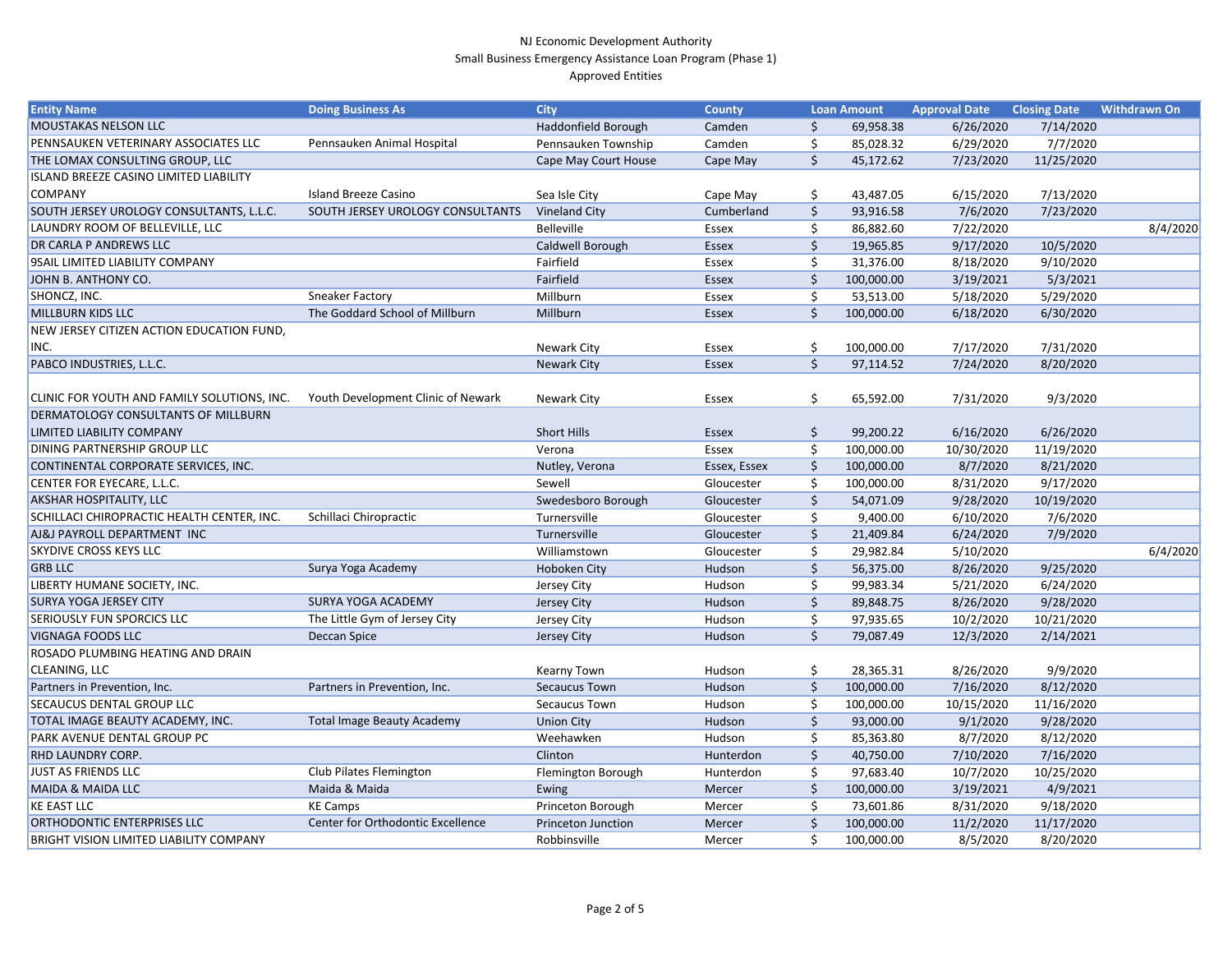| LATIN AMERICAN LEGAL DEFENSE AND<br>EDUCATIONAL FUND, INC.<br><b>LALDEF</b><br>12/7/2020<br>85,400.00<br>11/1/2020<br><b>Trenton City</b><br>Mercer<br>\$,<br><b>JJR RESTAURANT, LLC</b><br>DUNELLEN HOTEL RESTAURANT<br>Middlesex<br>\$<br>7/13/2020<br>Dunellen Borough<br>81,166.00<br>6/25/2020<br>HAYDEN PRODUCTION SERVICES, INC.<br>\$<br><b>East Brunswick</b><br>Middlesex<br>79,326.00<br>5/1/2020<br>5/20/2020<br><b>EAT SLEEP RACE LIMITED LIABILITY COMPANY</b><br>Middlesex<br>8/19/2020<br>Edison<br>\$<br>43,745.38<br>7/31/2020<br>\$<br>Middlesex<br>7/22/2020<br><b>HALDIRAM CORPORATION</b><br><b>CHOWPATTY SWEETS &amp; SNACKS</b><br>Iselin<br>94,513.00<br>7/14/2020<br>\$<br><b>NITARCH LLC</b><br><b>Kendall Park</b><br>Code Ninjas<br>Middlesex<br>10/15/2020<br>11/2/2020<br>51,722.20<br>\$<br>ANU PETROLEUM, LLC<br>8/10/2020<br>1/11/2021<br>Metuchen Borough<br>Middlesex<br>91,200.00<br><b>METUCHEN GROUP DENTAL LLC</b><br>7/20/2020<br>Metuchen Borough<br>Middlesex<br>\$<br>100,000.00<br>7/8/2020<br>$\zeta$<br>MONTESSORI LEARNING HOUSE LLC<br>5/28/2020<br>Middlesex<br>75,000.00<br>5/18/2020<br>Monroe<br>BHUMI GLOBAL BUSINESS LIMITED LIABILITY<br><b>Bhumi Global Business</b><br><b>COMPANY</b><br>7/6/2020<br>Middlesex<br>\$<br>66,899.18<br>6/18/2020<br>Monroe<br>\$<br>Middlesex<br>9/25/2020<br>10/21/2020<br>APPLE PLAZA CLEANERS, INC.<br>45,064.49<br>Monroe<br>\$<br><b>BRIDGE INTELLIGENCE LLC</b><br>North Brunswick Township<br>Middlesex<br>96,882.00<br>5/1/2020<br>6/12/2020<br>\$<br><b>AMIT SHAH, DPM LLC</b><br>North Brunswick Township<br>10/20/2020<br>Middlesex<br>51,057.22<br>9/30/2020<br>HOMETOWN POOL SUPPLY CO.<br>Hometown Pool Supply Co., Inc.<br>Old Bridge<br>Middlesex<br>6/18/2020<br>7/1/2020<br>\$<br>100,000.00<br>$\zeta$<br>SHREEJI VALLABH INC.<br>7-ELEVEN<br>Middlesex<br>40,000.00<br>7/22/2020 |
|----------------------------------------------------------------------------------------------------------------------------------------------------------------------------------------------------------------------------------------------------------------------------------------------------------------------------------------------------------------------------------------------------------------------------------------------------------------------------------------------------------------------------------------------------------------------------------------------------------------------------------------------------------------------------------------------------------------------------------------------------------------------------------------------------------------------------------------------------------------------------------------------------------------------------------------------------------------------------------------------------------------------------------------------------------------------------------------------------------------------------------------------------------------------------------------------------------------------------------------------------------------------------------------------------------------------------------------------------------------------------------------------------------------------------------------------------------------------------------------------------------------------------------------------------------------------------------------------------------------------------------------------------------------------------------------------------------------------------------------------------------------------------------------------------------------------------------------------------------------------------------------------|
|                                                                                                                                                                                                                                                                                                                                                                                                                                                                                                                                                                                                                                                                                                                                                                                                                                                                                                                                                                                                                                                                                                                                                                                                                                                                                                                                                                                                                                                                                                                                                                                                                                                                                                                                                                                                                                                                                              |
|                                                                                                                                                                                                                                                                                                                                                                                                                                                                                                                                                                                                                                                                                                                                                                                                                                                                                                                                                                                                                                                                                                                                                                                                                                                                                                                                                                                                                                                                                                                                                                                                                                                                                                                                                                                                                                                                                              |
|                                                                                                                                                                                                                                                                                                                                                                                                                                                                                                                                                                                                                                                                                                                                                                                                                                                                                                                                                                                                                                                                                                                                                                                                                                                                                                                                                                                                                                                                                                                                                                                                                                                                                                                                                                                                                                                                                              |
|                                                                                                                                                                                                                                                                                                                                                                                                                                                                                                                                                                                                                                                                                                                                                                                                                                                                                                                                                                                                                                                                                                                                                                                                                                                                                                                                                                                                                                                                                                                                                                                                                                                                                                                                                                                                                                                                                              |
|                                                                                                                                                                                                                                                                                                                                                                                                                                                                                                                                                                                                                                                                                                                                                                                                                                                                                                                                                                                                                                                                                                                                                                                                                                                                                                                                                                                                                                                                                                                                                                                                                                                                                                                                                                                                                                                                                              |
|                                                                                                                                                                                                                                                                                                                                                                                                                                                                                                                                                                                                                                                                                                                                                                                                                                                                                                                                                                                                                                                                                                                                                                                                                                                                                                                                                                                                                                                                                                                                                                                                                                                                                                                                                                                                                                                                                              |
|                                                                                                                                                                                                                                                                                                                                                                                                                                                                                                                                                                                                                                                                                                                                                                                                                                                                                                                                                                                                                                                                                                                                                                                                                                                                                                                                                                                                                                                                                                                                                                                                                                                                                                                                                                                                                                                                                              |
|                                                                                                                                                                                                                                                                                                                                                                                                                                                                                                                                                                                                                                                                                                                                                                                                                                                                                                                                                                                                                                                                                                                                                                                                                                                                                                                                                                                                                                                                                                                                                                                                                                                                                                                                                                                                                                                                                              |
|                                                                                                                                                                                                                                                                                                                                                                                                                                                                                                                                                                                                                                                                                                                                                                                                                                                                                                                                                                                                                                                                                                                                                                                                                                                                                                                                                                                                                                                                                                                                                                                                                                                                                                                                                                                                                                                                                              |
|                                                                                                                                                                                                                                                                                                                                                                                                                                                                                                                                                                                                                                                                                                                                                                                                                                                                                                                                                                                                                                                                                                                                                                                                                                                                                                                                                                                                                                                                                                                                                                                                                                                                                                                                                                                                                                                                                              |
|                                                                                                                                                                                                                                                                                                                                                                                                                                                                                                                                                                                                                                                                                                                                                                                                                                                                                                                                                                                                                                                                                                                                                                                                                                                                                                                                                                                                                                                                                                                                                                                                                                                                                                                                                                                                                                                                                              |
|                                                                                                                                                                                                                                                                                                                                                                                                                                                                                                                                                                                                                                                                                                                                                                                                                                                                                                                                                                                                                                                                                                                                                                                                                                                                                                                                                                                                                                                                                                                                                                                                                                                                                                                                                                                                                                                                                              |
|                                                                                                                                                                                                                                                                                                                                                                                                                                                                                                                                                                                                                                                                                                                                                                                                                                                                                                                                                                                                                                                                                                                                                                                                                                                                                                                                                                                                                                                                                                                                                                                                                                                                                                                                                                                                                                                                                              |
|                                                                                                                                                                                                                                                                                                                                                                                                                                                                                                                                                                                                                                                                                                                                                                                                                                                                                                                                                                                                                                                                                                                                                                                                                                                                                                                                                                                                                                                                                                                                                                                                                                                                                                                                                                                                                                                                                              |
|                                                                                                                                                                                                                                                                                                                                                                                                                                                                                                                                                                                                                                                                                                                                                                                                                                                                                                                                                                                                                                                                                                                                                                                                                                                                                                                                                                                                                                                                                                                                                                                                                                                                                                                                                                                                                                                                                              |
|                                                                                                                                                                                                                                                                                                                                                                                                                                                                                                                                                                                                                                                                                                                                                                                                                                                                                                                                                                                                                                                                                                                                                                                                                                                                                                                                                                                                                                                                                                                                                                                                                                                                                                                                                                                                                                                                                              |
| Perth Amboy City<br>7/15/2020                                                                                                                                                                                                                                                                                                                                                                                                                                                                                                                                                                                                                                                                                                                                                                                                                                                                                                                                                                                                                                                                                                                                                                                                                                                                                                                                                                                                                                                                                                                                                                                                                                                                                                                                                                                                                                                                |
| POWER PITCHING & HITTING PROFESSIONAL<br>Power Pitching & Hitting - Professional                                                                                                                                                                                                                                                                                                                                                                                                                                                                                                                                                                                                                                                                                                                                                                                                                                                                                                                                                                                                                                                                                                                                                                                                                                                                                                                                                                                                                                                                                                                                                                                                                                                                                                                                                                                                             |
| 7/30/2020<br><b>BASEBALL INSTRUCTION, INC.</b><br><b>Baseball Instruction</b><br>South Brunswick<br>Middlesex<br>52,900.00<br>7/20/2020<br>\$                                                                                                                                                                                                                                                                                                                                                                                                                                                                                                                                                                                                                                                                                                                                                                                                                                                                                                                                                                                                                                                                                                                                                                                                                                                                                                                                                                                                                                                                                                                                                                                                                                                                                                                                                |
| <b>AAMK LLC</b><br>\$<br>9/13/2020<br>The Learning Experience<br>Middlesex<br>93,279.00<br>8/19/2020<br>Woodbridge                                                                                                                                                                                                                                                                                                                                                                                                                                                                                                                                                                                                                                                                                                                                                                                                                                                                                                                                                                                                                                                                                                                                                                                                                                                                                                                                                                                                                                                                                                                                                                                                                                                                                                                                                                           |
| TOM & DAVE LLC<br>\$<br><b>Mamalukes Pizza</b><br>Belmar Borough<br>5/26/2020<br>6/4/2020<br>Monmouth<br>74,959.00                                                                                                                                                                                                                                                                                                                                                                                                                                                                                                                                                                                                                                                                                                                                                                                                                                                                                                                                                                                                                                                                                                                                                                                                                                                                                                                                                                                                                                                                                                                                                                                                                                                                                                                                                                           |
| \$<br><b>SHREE RADHE VALLABH INCORPORATED</b><br>7-ELEVEN<br>9/3/2020<br><b>Belmar Borough</b><br>39,420.74<br>8/14/2020<br>Monmouth                                                                                                                                                                                                                                                                                                                                                                                                                                                                                                                                                                                                                                                                                                                                                                                                                                                                                                                                                                                                                                                                                                                                                                                                                                                                                                                                                                                                                                                                                                                                                                                                                                                                                                                                                         |
| 9/11/2020<br>T.E.A.M. LIFE, INC.<br><b>Colts Neck</b><br>\$<br>9/1/2020<br>100,000.00<br>Monmouth                                                                                                                                                                                                                                                                                                                                                                                                                                                                                                                                                                                                                                                                                                                                                                                                                                                                                                                                                                                                                                                                                                                                                                                                                                                                                                                                                                                                                                                                                                                                                                                                                                                                                                                                                                                            |
| \$<br><b>ASBURY AUDIO INC</b><br>10/6/2020<br>Farmingdale Borough<br>11,087.84<br>9/18/2020<br>Monmouth                                                                                                                                                                                                                                                                                                                                                                                                                                                                                                                                                                                                                                                                                                                                                                                                                                                                                                                                                                                                                                                                                                                                                                                                                                                                                                                                                                                                                                                                                                                                                                                                                                                                                                                                                                                      |
| <b>CORES &amp; ASSOCIATES, LLC</b><br>Freehold<br>\$<br>96,967.96<br>11/3/2020<br>Monmouth<br>8/24/2020                                                                                                                                                                                                                                                                                                                                                                                                                                                                                                                                                                                                                                                                                                                                                                                                                                                                                                                                                                                                                                                                                                                                                                                                                                                                                                                                                                                                                                                                                                                                                                                                                                                                                                                                                                                      |
| \$<br>Haim V. Cohen and Eyes on 9 Inc.<br>7/2/2020<br>Howell<br>99,964.00<br>5/22/2020<br>Monmouth                                                                                                                                                                                                                                                                                                                                                                                                                                                                                                                                                                                                                                                                                                                                                                                                                                                                                                                                                                                                                                                                                                                                                                                                                                                                                                                                                                                                                                                                                                                                                                                                                                                                                                                                                                                           |
| 520 SERVICE CENTER INC.<br>lincroft exxon<br>\$<br>11/12/2020<br>Lincroft<br>10/1/2020<br>Monmouth<br>73,983.75                                                                                                                                                                                                                                                                                                                                                                                                                                                                                                                                                                                                                                                                                                                                                                                                                                                                                                                                                                                                                                                                                                                                                                                                                                                                                                                                                                                                                                                                                                                                                                                                                                                                                                                                                                              |
| \$<br><b>SHORE CLUBHOUSE, INC.</b><br><b>Shore House</b><br>Long Branch City<br>7/15/2020<br>8/11/2020<br>Monmouth<br>95,993.00                                                                                                                                                                                                                                                                                                                                                                                                                                                                                                                                                                                                                                                                                                                                                                                                                                                                                                                                                                                                                                                                                                                                                                                                                                                                                                                                                                                                                                                                                                                                                                                                                                                                                                                                                              |
| THE CURVY BRIDE L.L.C.<br>5/18/2020<br>The Curvy Bride<br>5/11/2020<br>Manalapan<br>49,403.38<br>Monmouth                                                                                                                                                                                                                                                                                                                                                                                                                                                                                                                                                                                                                                                                                                                                                                                                                                                                                                                                                                                                                                                                                                                                                                                                                                                                                                                                                                                                                                                                                                                                                                                                                                                                                                                                                                                    |
| Drs Zunger & James, LLP<br>6/24/2020<br>7/22/2020<br>Manalapan<br>14,100.00<br>Monmouth                                                                                                                                                                                                                                                                                                                                                                                                                                                                                                                                                                                                                                                                                                                                                                                                                                                                                                                                                                                                                                                                                                                                                                                                                                                                                                                                                                                                                                                                                                                                                                                                                                                                                                                                                                                                      |
| MIDDLESEX COUNTY REGIONAL COUNCIL FOR THE                                                                                                                                                                                                                                                                                                                                                                                                                                                                                                                                                                                                                                                                                                                                                                                                                                                                                                                                                                                                                                                                                                                                                                                                                                                                                                                                                                                                                                                                                                                                                                                                                                                                                                                                                                                                                                                    |
| 17,422.70<br>10/25/2020<br>11/12/2020<br><b>ARTS</b><br>ARTS AND EDUCATION CENTER<br>Matawan Borough<br>Monmouth<br>Ş.                                                                                                                                                                                                                                                                                                                                                                                                                                                                                                                                                                                                                                                                                                                                                                                                                                                                                                                                                                                                                                                                                                                                                                                                                                                                                                                                                                                                                                                                                                                                                                                                                                                                                                                                                                       |
| <b>VIDTECH MARKETING INC</b><br>Vidtech Marketing Inc.<br>\$<br>9/18/2020<br>Monmouth<br>100,000.00<br>8/28/2020<br>Neptune                                                                                                                                                                                                                                                                                                                                                                                                                                                                                                                                                                                                                                                                                                                                                                                                                                                                                                                                                                                                                                                                                                                                                                                                                                                                                                                                                                                                                                                                                                                                                                                                                                                                                                                                                                  |
| PRINCETON LEGAL SEARCH GROUP, LLC<br>Princeton Legal Search Group, LLC<br>Red Bank Borough<br>7/13/2020<br>8/3/2020<br>Monmouth<br>\$<br>41,472.00                                                                                                                                                                                                                                                                                                                                                                                                                                                                                                                                                                                                                                                                                                                                                                                                                                                                                                                                                                                                                                                                                                                                                                                                                                                                                                                                                                                                                                                                                                                                                                                                                                                                                                                                           |
| <b>ENGENUITY INFRASTRUCTURE, LLC</b><br><b>ENGenuity Infrastructure</b><br>\$<br>8/14/2020<br>Red Bank Borough<br>Monmouth<br>24,400.00<br>7/22/2020                                                                                                                                                                                                                                                                                                                                                                                                                                                                                                                                                                                                                                                                                                                                                                                                                                                                                                                                                                                                                                                                                                                                                                                                                                                                                                                                                                                                                                                                                                                                                                                                                                                                                                                                         |
| John L. Little, D.D.S., P.A.<br>dentistry at sea girt<br>Sea Girt Borough<br>\$<br>100,000.00<br>6/12/2020<br>7/29/2020<br>Monmouth                                                                                                                                                                                                                                                                                                                                                                                                                                                                                                                                                                                                                                                                                                                                                                                                                                                                                                                                                                                                                                                                                                                                                                                                                                                                                                                                                                                                                                                                                                                                                                                                                                                                                                                                                          |
| Absolute Chiropractic<br><b>AC CHIROPRACTIC INC.</b><br>Sea Girt Borough<br>\$<br>10/14/2020<br>11/1/2020<br>Monmouth<br>39,570.90                                                                                                                                                                                                                                                                                                                                                                                                                                                                                                                                                                                                                                                                                                                                                                                                                                                                                                                                                                                                                                                                                                                                                                                                                                                                                                                                                                                                                                                                                                                                                                                                                                                                                                                                                           |
| \$<br>QUALITY OF LIFE CHIROPRACTIC CENTER LLC<br><b>Tinton Falls Borough</b><br>6/12/2020<br>7/7/2020<br>33,101.64<br>Monmouth                                                                                                                                                                                                                                                                                                                                                                                                                                                                                                                                                                                                                                                                                                                                                                                                                                                                                                                                                                                                                                                                                                                                                                                                                                                                                                                                                                                                                                                                                                                                                                                                                                                                                                                                                               |
| JERSEY SHORE OPHTHALMOLOGY RETINA                                                                                                                                                                                                                                                                                                                                                                                                                                                                                                                                                                                                                                                                                                                                                                                                                                                                                                                                                                                                                                                                                                                                                                                                                                                                                                                                                                                                                                                                                                                                                                                                                                                                                                                                                                                                                                                            |
| <b>CONSULTANTS, LLC</b><br>West Long Branch<br>9/11/2020<br>Monmouth<br>96,563.00<br>8/28/2020<br>Ş                                                                                                                                                                                                                                                                                                                                                                                                                                                                                                                                                                                                                                                                                                                                                                                                                                                                                                                                                                                                                                                                                                                                                                                                                                                                                                                                                                                                                                                                                                                                                                                                                                                                                                                                                                                          |
| B-FOUR ENTERPRISES, LLC.<br>10/16/2020<br>Monmouth<br>\$<br>85,461.00<br>9/9/2020                                                                                                                                                                                                                                                                                                                                                                                                                                                                                                                                                                                                                                                                                                                                                                                                                                                                                                                                                                                                                                                                                                                                                                                                                                                                                                                                                                                                                                                                                                                                                                                                                                                                                                                                                                                                            |
| TOUCHPOINT PEDIATRICS, P.A.<br>\$<br>7/7/2020<br>7/17/2020<br>Chatham<br>85,961.00<br>Morris                                                                                                                                                                                                                                                                                                                                                                                                                                                                                                                                                                                                                                                                                                                                                                                                                                                                                                                                                                                                                                                                                                                                                                                                                                                                                                                                                                                                                                                                                                                                                                                                                                                                                                                                                                                                 |
| CLIPSMART LIMITED LIABILITY COMPANY<br><b>GREAT CLIPS</b><br>9/10/2020<br>8/25/2020<br>Chester<br>Morris<br>74,109.05                                                                                                                                                                                                                                                                                                                                                                                                                                                                                                                                                                                                                                                                                                                                                                                                                                                                                                                                                                                                                                                                                                                                                                                                                                                                                                                                                                                                                                                                                                                                                                                                                                                                                                                                                                        |
| <b>Carroll Physical Therapy</b><br>DENVILLE PHYSICAL THERAPY LLC<br>Denville<br>\$<br>12/9/2020<br>1/12/2021<br>Morris<br>94,470.91                                                                                                                                                                                                                                                                                                                                                                                                                                                                                                                                                                                                                                                                                                                                                                                                                                                                                                                                                                                                                                                                                                                                                                                                                                                                                                                                                                                                                                                                                                                                                                                                                                                                                                                                                          |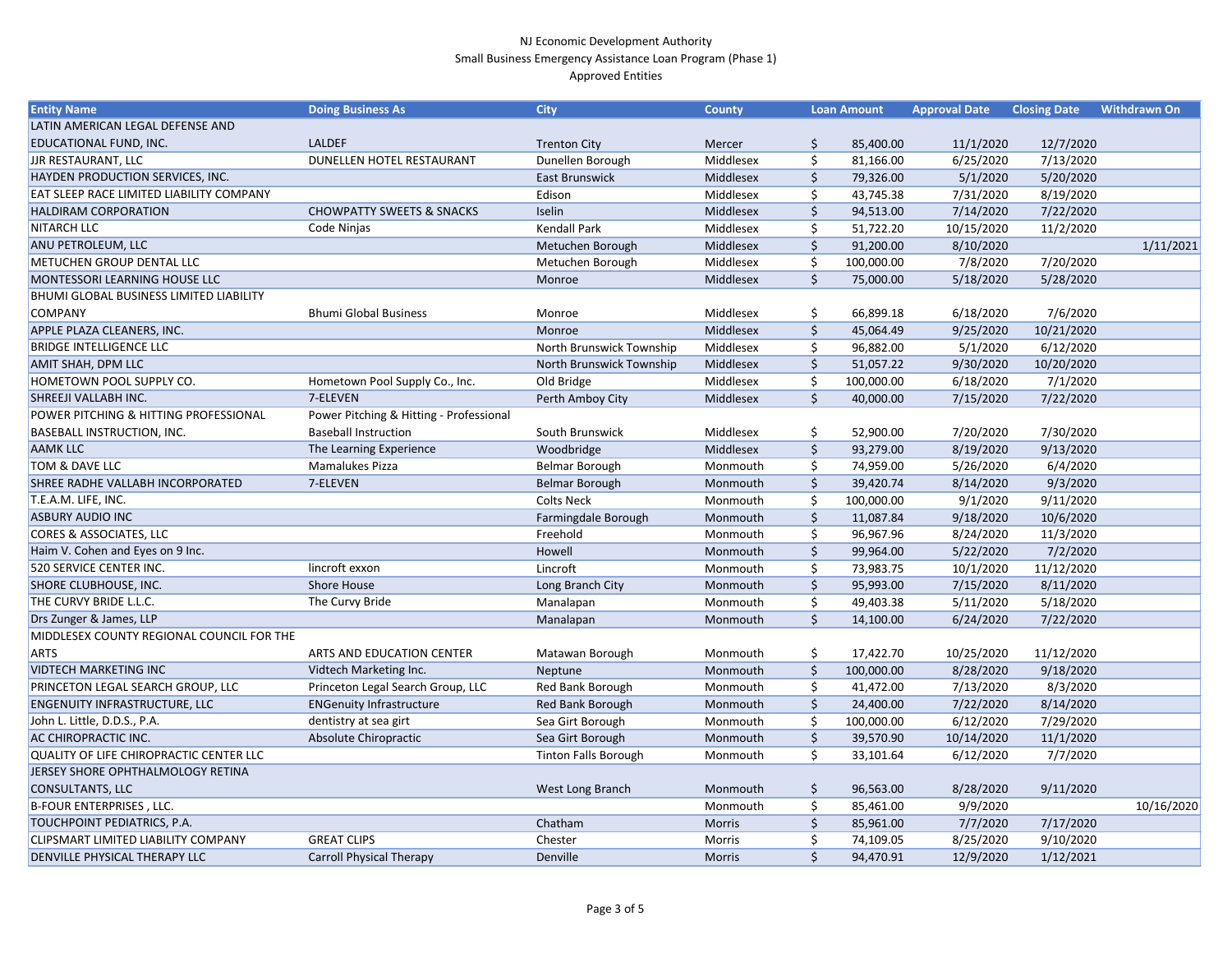| <b>Entity Name</b>                     | <b>Doing Business As</b>               | <b>City</b>             | <b>County</b> |         | <b>Loan Amount</b> | <b>Approval Date</b> | <b>Closing Date</b> | <b>Withdrawn On</b> |
|----------------------------------------|----------------------------------------|-------------------------|---------------|---------|--------------------|----------------------|---------------------|---------------------|
| PAR CORPORATION INC.                   | TeamPAR, Inc.                          | Flanders                | Morris        |         | 29,100.00          | 6/25/2020            | 12/2/2020           |                     |
| HELEN CHIU, D.M.D., P.A.               | Helen Chiu, DMDPA                      | Florham Park Borough    | Morris        | \$      | 51,866.53          | 5/21/2020            |                     | 6/16/2020           |
| EATON HALL CORPORATION                 | <b>Eaton Hall Exhibitions</b>          | Florham Park Borough    | Morris        | Ŝ.      | 87,507.00          | 5/12/2020            | 6/23/2020           |                     |
| SARASWATIKUNJ ENTERPRISE INCORPORATED  | Primrose School Florham Park           | Florham Park Borough    | <b>Morris</b> |         | 100,000.00         | 10/16/2020           | 10/30/2020          |                     |
| ABRUZZO ACCOUNTING LLC                 |                                        | Florham Park Borough    | Morris        |         | 83,093.65          | 10/26/2020           | 11/14/2020          |                     |
| <b>NEW JOONIK LLC</b>                  | Crystal nails                          | Lincoln Park Borough    | Morris        | $\zeta$ | 14,449.91          | 7/24/2020            | 8/11/2020           |                     |
| <b>TAVERN AT MAIN CORP</b>             | 54 Main Bar & Grill                    | Madison Borough         | Morris        |         | 100,000.00         | 8/7/2020             | 8/17/2020           |                     |
| DANIEL P. VIGILANTE, CPA, P.A.         | no                                     | Morris Plains Borough   | Morris        |         | 90,000.00          | 7/30/2020            | 8/25/2020           |                     |
| MPJC, LLC                              | <b>Gregory Legal Group</b>             | Morristown              | Morris        |         | 40,000.00          | 7/31/2020            | 8/17/2020           |                     |
| <b>SURESH PATEL CPA, P.C.</b>          | <b>SURESH PATEL CPA</b>                | Parsippany-troy Hills   | <b>Morris</b> | $\zeta$ | 56,800.00          | 8/19/2020            | 9/15/2020           |                     |
| <b>WEST MORRIS WAX LLC</b>             | European Wax Center                    | Succasunna-kenvil       | Morris        |         | 7,240.36           | 8/3/2020             |                     | 8/8/2020            |
| <b>SNS LLC</b>                         | Home Instead Senior Care               | Succasunna-kenvil       | <b>Morris</b> | Ś       | 80,000.00          | 6/10/2020            | 6/22/2020           |                     |
| <b>GAVEN AUTO SALES LLC</b>            |                                        | Succasunna-kenvil       | Morris        |         | 68,459.68          | 6/29/2020            | 7/16/2020           |                     |
| PARADISE NAILS AT SUCCASUNA, INC.      |                                        | Succasunna-kenvil       | <b>Morris</b> | \$      | 54,657.79          | 10/7/2020            | 11/2/2020           |                     |
| H & R GRENVILLE FINE DINING, INC.      | grenville hotel and restaurant         | Bay Head Borough        | Ocean         |         | 100,000.00         | 11/5/2020            | 11/25/2020          |                     |
| THE GYM LAKEWOOD INC                   | The Gym                                | Lakewood                | Ocean         |         | 57,539.88          | 5/26/2020            | 6/17/2020           |                     |
| SHORE EYE ASSOCIATES, P.A.             | <b>Shore Eye Associates</b>            | <b>Toms River</b>       | Ocean         |         | 24,432.00          | 7/10/2020            | 7/17/2020           |                     |
| <b>SILVER GLOBE INC.</b>               |                                        | <b>Clifton City</b>     | Passaic       |         | 60,282.00          | 9/21/2020            | 10/19/2020          |                     |
| BOYS AND GIRLS CLUB OF HAWTHORNE, INC. |                                        | Hawthorne Borough       | Passaic       |         | 99,675.41          | 6/11/2020            | 6/23/2020           |                     |
| DOTTINGER DESIGN, INC.                 |                                        | Pompton Lakes Borough   | Passaic       | $\zeta$ | 54,803.96          | 7/20/2020            | 8/6/2020            |                     |
| KRIS LOWE CONSTRUCTION CO, INC.        | Kris Lowe Construction Co Inc          | Wayne                   | Passaic       |         | 25,500.00          | 6/12/2020            |                     | 6/22/2020           |
| LAMP WAREHOUSE INC.                    | <b>LIGHTING EXPO</b>                   | Wayne                   | Passaic       | $\zeta$ | 96,466.00          | 7/31/2020            | 8/21/2020           |                     |
| <b>TATES ATTIRE INC</b>                |                                        | Wayne                   | Passaic       |         | 51,996.83          | 10/7/2020            | 10/20/2020          |                     |
| BT WAYNE SCHOOL, LLC                   | The Goddard School                     | Wayne                   | Passaic       | \$      | 96,772.48          | 11/4/2020            | 11/18/2020          |                     |
| KNIGHTSBRIDGE ESTATES LLC              | Pancheros Mexican Grill and 16 Handles | Bedminster              | Somerset      | \$      | 99,999.56          | 9/2/2020             |                     | 9/7/2020            |
| JANJUA FACIAL SURGERY, P.A.            | Janjua Facial Surgery                  | Bedminster              | Somerset      | \$      | 47,459.28          | 6/2/2020             | 6/13/2020           |                     |
| MONTGOMERY MEDICAL ASSOCIATES, L.L.C.  | Montgomery Medical Associates LLC      | <b>Belle Mead</b>       | Somerset      |         | 100,000.00         | 6/10/2020            | 6/19/2020           |                     |
| <b>BRANCHBURG SMILES LLC</b>           | <b>Branchburg Smiles</b>               | Branchburg              | Somerset      | \$      | 54,339.55          | 12/30/2020           | 2/9/2021            |                     |
| MASTRO COMMUNICATIONS, INC.            |                                        | Green Brook             | Somerset      | \$      | 97,740.98          | 6/11/2020            | 6/25/2020           |                     |
|                                        | The Little Gym of                      |                         |               |         |                    |                      |                     |                     |
| <b>JOYFUL KIDS LLC</b>                 | Montgomery/Hillsborough                | Hillsborough            | Somerset      | \$      | 36,000.00          | 8/17/2020            | 9/1/2020            |                     |
| MAGNUM TECHNOLOGIES INC                |                                        | Martinsville            | Somerset      | \$      | 22,000.00          | 8/17/2020            | 8/26/2020           |                     |
| WOW ENTERTAINMENT INCORPORATED         | <b>WOW Entertainment</b>               | Somerset                | Somerset      | \$      | 63,678.00          | 8/7/2020             | 8/19/2020           |                     |
| JULIANNE M. KANE, D.M.D., PC           | The Children's Dental Center           | Somerville Borough      | Somerset      | \$      | 87,810.00          | 6/19/2020            | 7/8/2020            |                     |
| <b>CLIPSTAR LLC</b>                    | <b>GREAT CLIPS</b>                     | Newton Town             | <b>Sussex</b> | \$      | 100,000.00         | 5/29/2020            | 6/15/2020           |                     |
| DATTA ENDOSCOPIC BACK SURGERY & PAIN   |                                        |                         |               |         |                    |                      |                     |                     |
| <b>CENTER LLC</b>                      |                                        | <b>Berkeley Heights</b> | Union         | S       | 100,000.00         | 10/7/2020            | 10/29/2020          |                     |
| UNION COUNTY ARTS CENTER, INC.         | Union County Performing Arts Center    | Rahway City             | Union         | \$      | 80,000.00          | 6/4/2020             | 6/17/2020           |                     |
| UNION SPORTS ARENA, L.L.C.             |                                        | Union                   | Union         |         | 92,354.76          | 8/7/2020             | 8/20/2020           |                     |
| ACADEMY DENTAL CARE, P.A.              |                                        | Westfield Town          | Union         | S.      | 77,153.46          | 10/22/2020           | 11/25/2020          |                     |
| MISSION CHIROPRACTIC, LLC              |                                        | Blairstown              | Warren        |         | 96,288.04          | 6/15/2020            | 6/28/2020           |                     |
| YMCA CAMP RALPH S. MASON, INC.         | YMCA Camp Ralph S. Mason, Inc.         | Hardwick                | Warren        | \$      | 65,677.90          | 1/13/2021            | 2/9/2021            |                     |
| CC NAIL I INC                          |                                        | Phillipsburg Town       | Warren        | \$      | 31,226.17          | 6/2/2020             | 6/16/2020           |                     |
|                                        |                                        |                         |               |         |                    |                      |                     |                     |